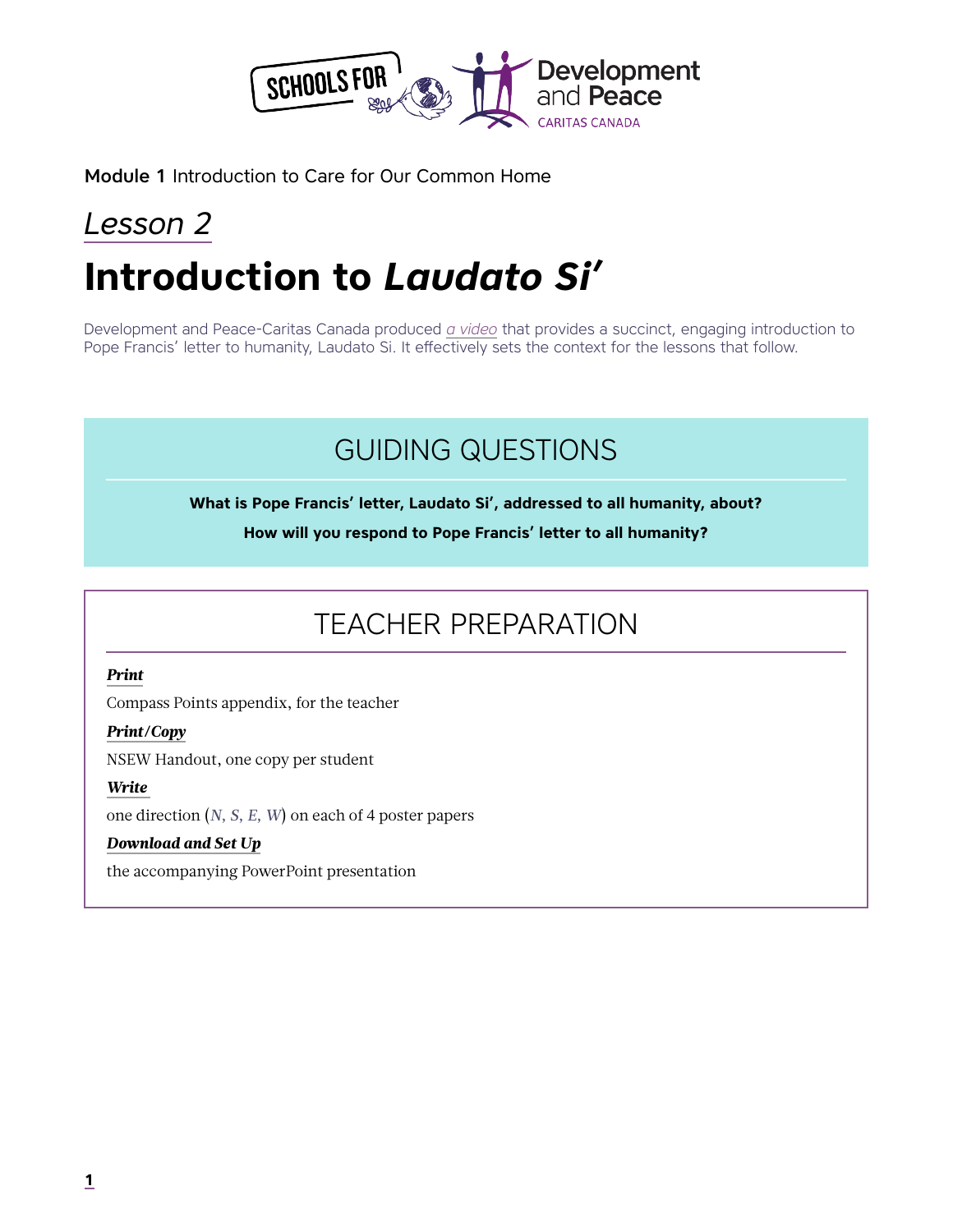## LESSON PLAN

### *IGNITE*

Today, I invite you to write a letter to all humanity. I will give you three minutes, which is not enough to complete the letter, but enough to get a very good start. (Give handout.) Please begin your letter.

After three minutes, ask students to put their pens down. Ask students to try to capture the essence of what they have written so far in a phrase. Invite each student to share their phrase. See where the common ground is. What does this tell us?

Explain that Pope Francis recently wrote a letter to humanity called Care for our Common Home. Write this title on the board. Ask students to turn and talk to a peer about what this title might mean, and what they predict this letter is about. Then, invite students to share. Record their thinking.

### *IMMERSE*

To set a purpose for viewing / listening, inform students that we are going to watch [a video about this letter](https://www.devp.org/sites/www.devp.org/files/videos_ctype/devpeace_sharelent2016_laudato_si_kids.mp4). Explain that we're going to use a strategy called Compass Points (see diagram below), with one question for each of the four directions (used as acronym). North is needs; East is excitement; South is stance, and West is worries. *Give students the NSEW handout*.

Place the poster papers with 4 directions on a flat surface or desk at different locations around the room. Read through the acronym NSEW with the students to be sure they understand

| <b>EXCITEMENT</b>                                                                      | <b>WORRIES</b>                                                                  | <b>NEEDS</b>                                                                            | <b>STANCE</b>                                                                                                                            |
|----------------------------------------------------------------------------------------|---------------------------------------------------------------------------------|-----------------------------------------------------------------------------------------|------------------------------------------------------------------------------------------------------------------------------------------|
| What is something in the<br>video that made you feel<br>a sense of excitement?<br>Why? | What is something in the<br>video that most worries<br>or concerns you?<br>Why? | What do you need to know,<br>do, or have to respond to the<br>challenge the Pope poses? | What is your stance<br>or position?<br>Do you agree with the<br>Pope that this is an urgent<br>problem?<br>What do you believe, and why? |

**•** *Encourage* students to keep these questions in mind as they watch the video. They might want to record their responses to *East and West* as they watch. Record their responses to north and south after the view.

### *COALESCE*

- **•** *Give a few moments* after the view for students to write their responses. Ask them to cut their paper into the 4 individual squares and to *place their squares* on the corresponding posters.
- **•** *Divide students into 4 groups* of roughly equal size and give one poster with the papers to each group.
- **•** Instruct groups to *organize the notes into three or four categories* and to prepare a summary of these ideas for the larger group.
- **•** When finished, *invite a spokesperson* from each group to share their summary.
- **•** After each group's report, ask others in the class to recap the categories from each group's presentation (to reinforce effective listening skills)
- **•** *Record ideas* and their connections as students share (make their thinking visible!)

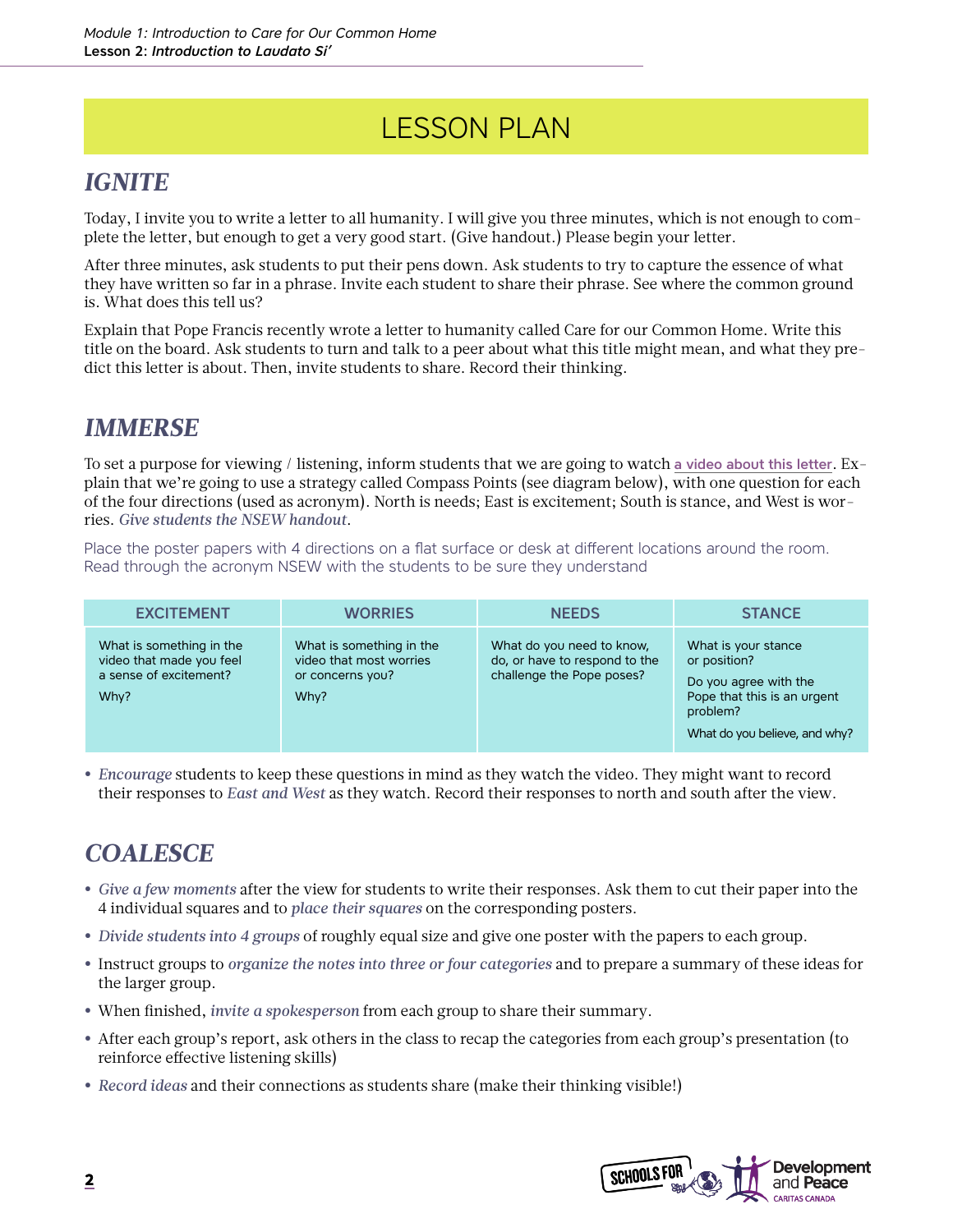### *CREATE*

**•** *Close* the lesson by asking each student to complete a reflective *Exit Slip* (on the opposite side of their letter to humanity).

I used to think … Today I learned … Now I think or wonder …

**•** *Collect* the exit slips as formative assessment of students' understandings, dispositions, and needs.

Please consider making a donation to support our mission at Development and Peace – working with partner organizations in the Global South who promote alternatives to unfair social, political and economic structures, and educating Canadians about the causes of poverty and mobilizing towards actions for change. For more information [www.devp.org](http://www.devp.org ) 

# **COMPASS Points**

*Adapted from Making Thinking Visible, Ritchhart, Church, & Morrison, 2011, p. 93.*

This discursive strategy develops the following democratic skills and dispositions:

#### I can:

- **•** Express my excitements, worries, needs, and stance about an issue or idea
- **•** Collaborate to categorize and summarize peers' thinking
- **•** Propose specific ways to move forward with change while respecting people's needs

**COMPASS POINTS** can be very effective at with a class or at staff meetings when it's important for everyone present to have input in the decision-making process about a new initiative.

#### **Considering the idea, question, or proposition before you:**

| <b>EXCITEMENT</b>                                                         | <b>WORRIES</b>                                                                          | <b>NEEDS</b>                                                                    | <b>STANCE</b>                                                                                                                                                                                                        |
|---------------------------------------------------------------------------|-----------------------------------------------------------------------------------------|---------------------------------------------------------------------------------|----------------------------------------------------------------------------------------------------------------------------------------------------------------------------------------------------------------------|
| What excites you about this<br>idea or proposition? What's<br>the upside? | What do you find worrisome<br>about this idea or proposi-<br>tion? What's the downside? | What else do you need to<br>know or find out about this<br>idea or proposition? | What is your current stance<br>or opinion on the issue or<br>proposition? What should<br>your next step be in your<br>evaluation of this idea or pro-<br>position? What suggestions<br>would you have at this point? |

### *STEPS*

- **•** *Set Up:* Frame the issue, event, or proposition and present it to the learners. If the proposition is new, allow for questions of clarification to ensure that learners have some sense of the topic. Place four baskets in the middle of the group, or 4 large sheets of paper, one for each compass point, on the walls. Label each basket or sheet with letters denoting the compass points. Distribute sticky notes for participants to write ideas on.
- **•** *Individual Reflection & Writing:* Participants have time to write answers to the compass point questions. They then place these in baskets or on posters.
- **•** Small groups claim one of the four directions baskets or posters. They then sort ideas into themes.
- **•** Small groups share their themed summaries with the large group while the facilitator records ideas in a chart (it works well to display on a digital projector while you type).
- **•** Facilitator invites participants to share additional insights and questions based on the summaries.

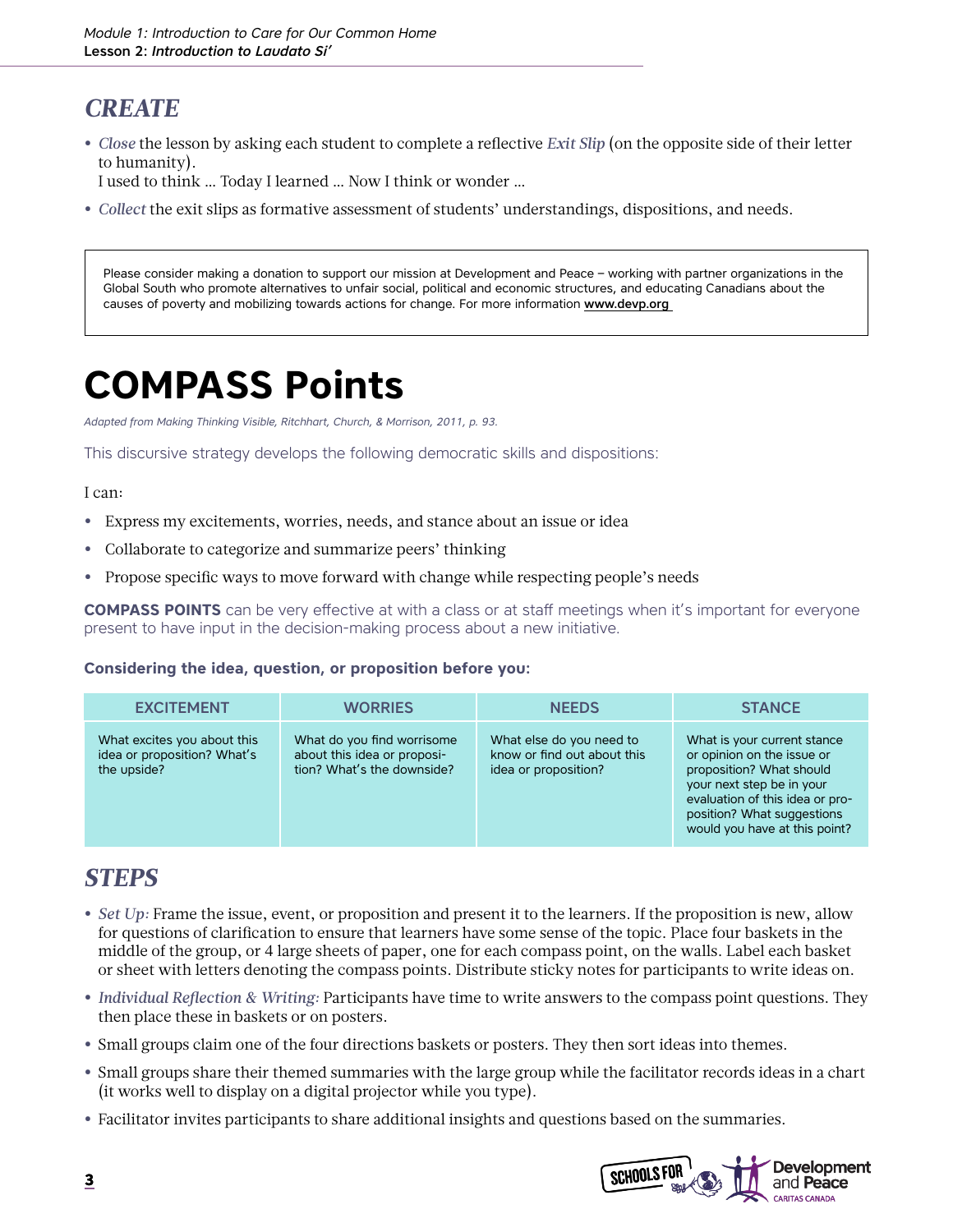### *MY LETTER TO ALL HUMANITY:*

### *MY LETTER TO ALL HUMANITY:*

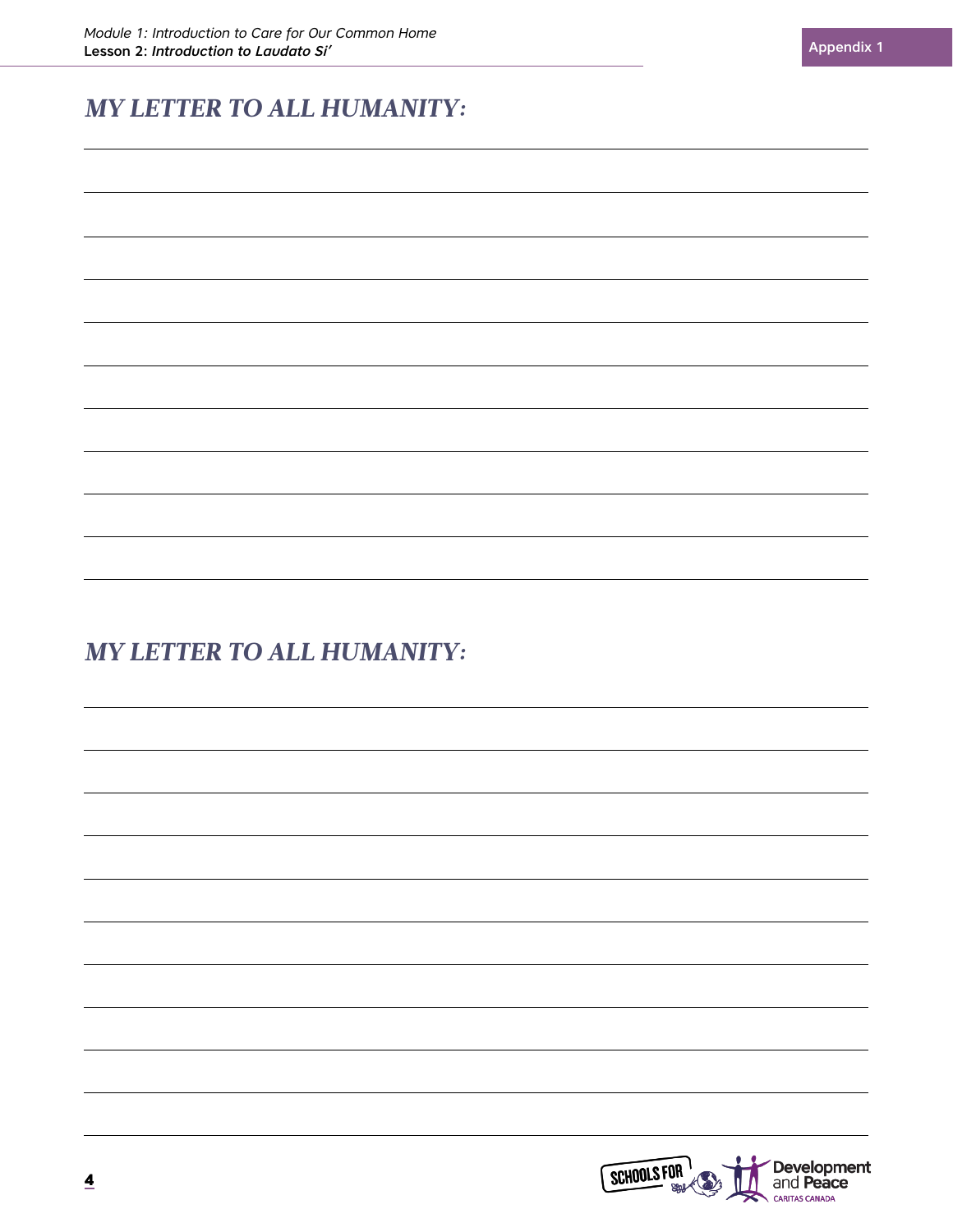#### **Name:**

#### **Exit Slip:**

Please complete each of the following statements and hand in to your teacher before you leave today.

*1 I used to think …*

*2 Today I learned…*

*3 Now I think or wonder …*

**Name:**

#### **Exit Slip:**

Please complete each of the following statements and hand in to your teacher before you leave today.

*1 I used to think …*

*2 Today I learned…*

*3 Now I think or wonder …*